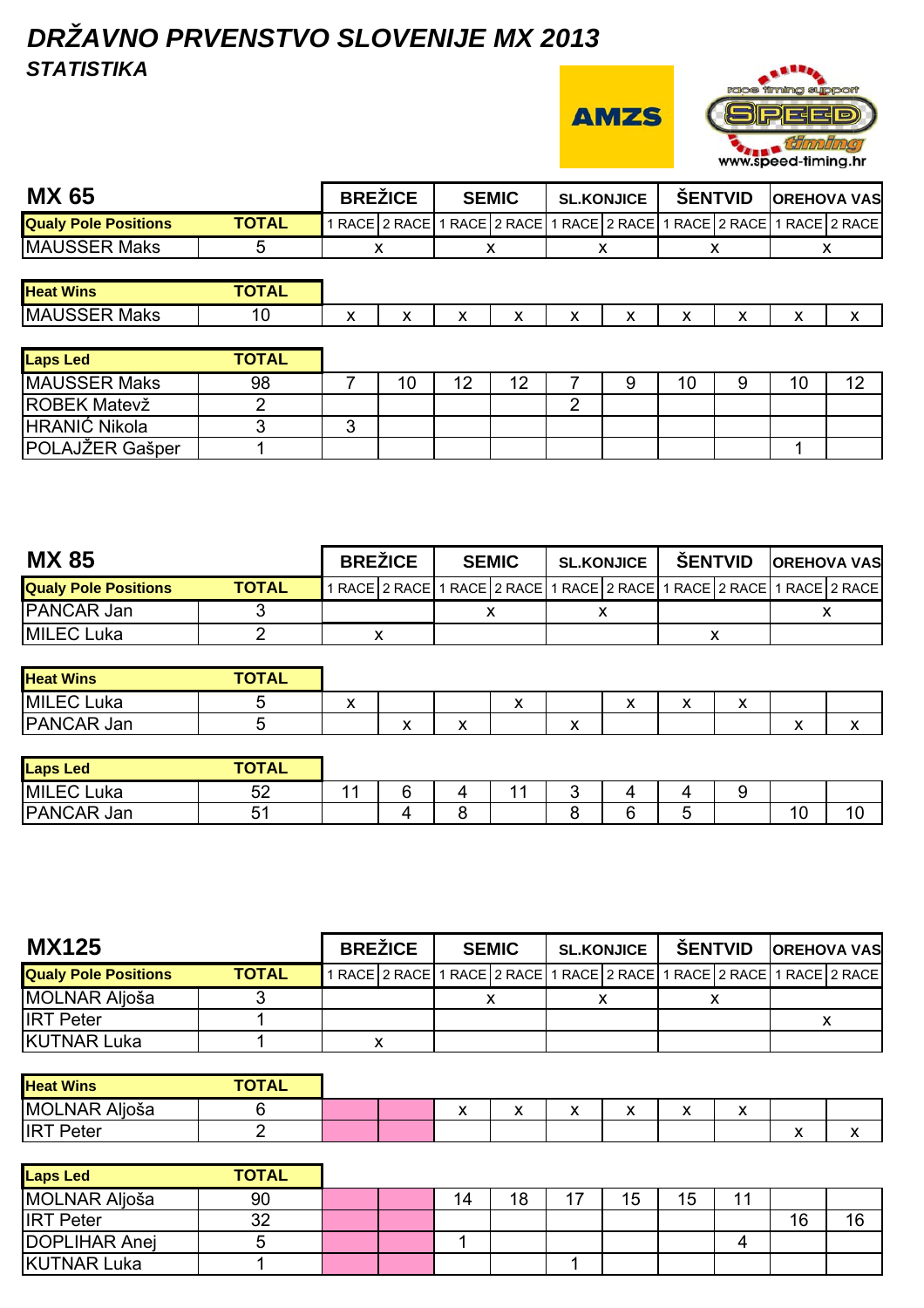## *DRŽAVNO PRVENSTVO SLOVENIJE MX 2013 STATISTIKA*

**AMZS** 



| <b>MX OPEN</b>              |              | <b>BREŽICE</b> | <b>SEMIC</b> | <b>SL.KONJICE</b>                                                     | <b>SENTVID</b> | <b>OREHOVA VAS</b> |  |
|-----------------------------|--------------|----------------|--------------|-----------------------------------------------------------------------|----------------|--------------------|--|
| <b>Qualy Pole Positions</b> | <b>TOTAL</b> |                |              | 1 RACE 2 RACE 1 RACE 2 RACE 1 RACE 2 RACE 1 RACE 2 RACE 1 RACE 2 RACE |                |                    |  |
| <b>GERČAR Klemen</b>        |              |                |              |                                                                       |                |                    |  |
| <b>GAJSER Tim</b>           |              |                |              |                                                                       |                |                    |  |
| <b>IRT Matevž</b>           |              |                |              |                                                                       |                |                    |  |
|                             |              |                |              |                                                                       |                |                    |  |

| <b>Heat Wins</b>     | <b>TOTAL</b> |                           |   |                           |              |                            |                                   |   |     |  |
|----------------------|--------------|---------------------------|---|---------------------------|--------------|----------------------------|-----------------------------------|---|-----|--|
| <b>GAJSER Tim</b>    |              | $\ddot{\phantom{1}}$<br>" |   |                           |              | $\ddot{\phantom{0}}$<br>,, |                                   |   | - - |  |
| <b>GERČAR Klemen</b> |              |                           | ↗ | $\ddot{\phantom{0}}$<br>" | $\mathbf{v}$ |                            | $\ddot{\phantom{1}}$<br>$\lambda$ | ↗ |     |  |

| <b>Laps Led</b>   | <b>TOTAL</b> |                          |    |    |    |    |           |    |    |
|-------------------|--------------|--------------------------|----|----|----|----|-----------|----|----|
| GERČAR Klemen     | 86           | $\overline{\phantom{a}}$ | 20 | 19 |    | 15 | ィド<br>ט ו |    |    |
| <b>GAJSER Tim</b> | 85           |                          |    |    | 19 |    |           | 16 | 16 |
| IRT.<br>Matevž    |              |                          |    |    |    |    |           |    |    |

| <b>MX VETERANI</b>          |              | <b>BREZICE</b> |  | <b>SEMIC</b> |  | <b>SL.KONJICE</b> |  | <b>SENTVID</b> |  | <b>OREHOVA VAS</b>                                                    |
|-----------------------------|--------------|----------------|--|--------------|--|-------------------|--|----------------|--|-----------------------------------------------------------------------|
| <b>Qualy Pole Positions</b> | <b>TOTAL</b> |                |  |              |  |                   |  |                |  | 1 RACE 2 RACE 1 RACE 2 RACE 1 RACE 2 RACE 1 RACE 2 RACE 1 RACE 2 RACE |
| <b>GAJSER Bogomir</b>       |              |                |  |              |  |                   |  |                |  |                                                                       |
| IGORIČKI Goran              |              |                |  |              |  |                   |  |                |  |                                                                       |

| <b>Heat Wins</b>      | <b>TOTAL</b> |        |                           |                          |                               |              |           |  |
|-----------------------|--------------|--------|---------------------------|--------------------------|-------------------------------|--------------|-----------|--|
| <b>GAJSER Bogomir</b> |              | v<br>↗ |                           | $\overline{\phantom{a}}$ |                               |              | $\lambda$ |  |
| GORIČKI Goran         |              |        |                           |                          | $\overline{\phantom{a}}$<br>Δ | $\mathbf{v}$ |           |  |
| PANCAR Igor           |              |        | $\mathbf{v}$<br>$\lambda$ |                          |                               |              |           |  |

| <b>Laps Led</b>       | <b>TOTAL</b> |         |    |    |    |    |    |   |    |    |  |
|-----------------------|--------------|---------|----|----|----|----|----|---|----|----|--|
| <b>GAJSER Bogomir</b> | 93           | 12<br>◡ | 13 |    | 15 | 14 | 13 |   |    | 10 |  |
| PANCAR Igor           | 20           |         |    | 15 |    |    |    | G |    |    |  |
| <b>GORIČKI Goran</b>  | 18           |         |    |    |    |    |    | 6 | 10 |    |  |
| <b>VOGRINC Alojz</b>  |              |         |    |    |    |    |    |   |    |    |  |